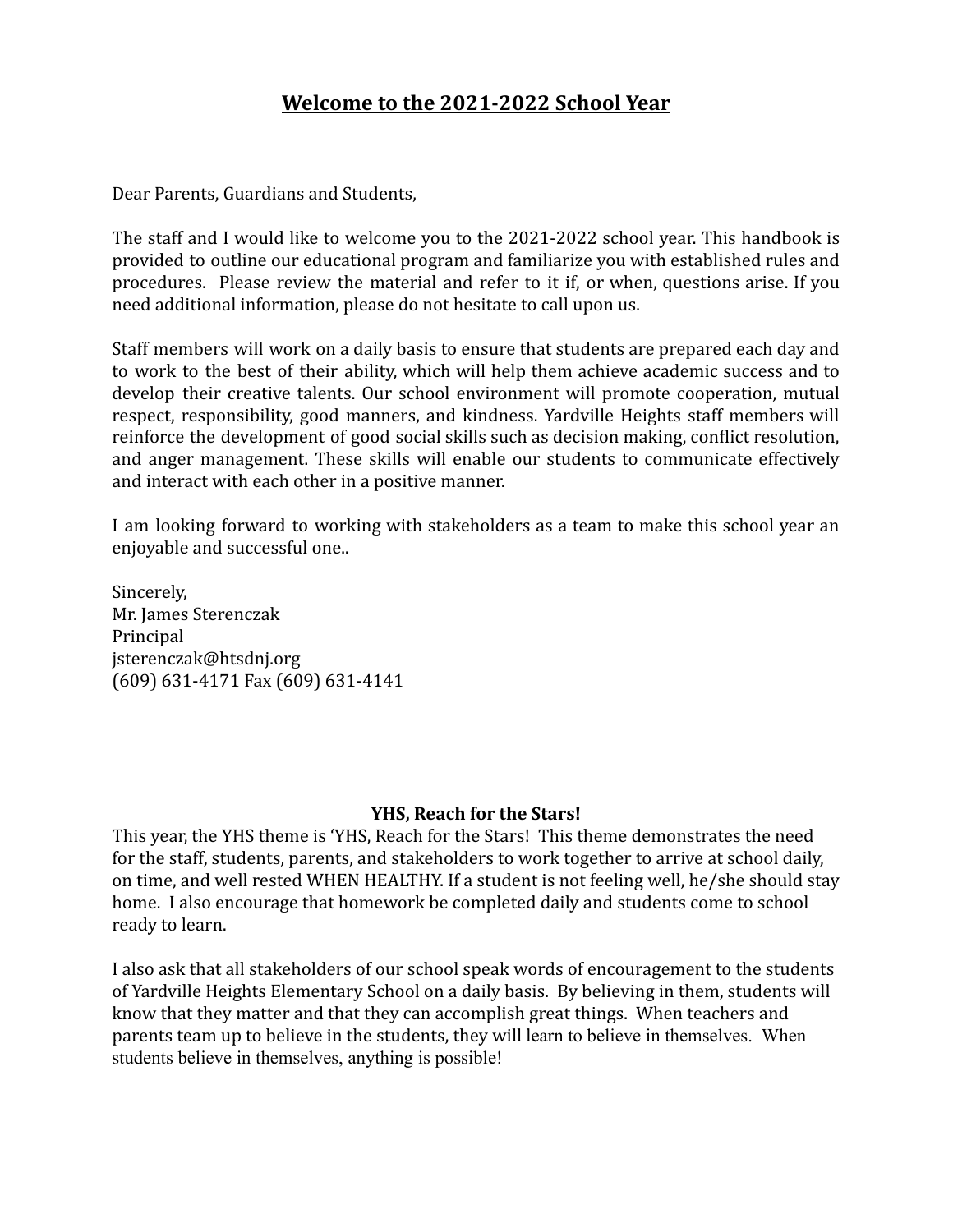#### **Peace Pledge** Peace Pledge

### I PLEDGE TO BE A PEACEFUL PERSON <sup>1</sup>PLEDGE TO BE A PEACEFUL PERSON I PLEDGE TO BE PEACEFUL IN MY SCHOOL, WITH MY FAMILY <sup>1</sup>PLEDGE TO BE PEACEFUL IN MY SCHOOL, WITH MY FAMILY MY NEIGHBORHOOD, AND MY COMMUNITY. MY NEIGHBORHOOD, AND MY COMMUNITY. I PLEDGE NOT TO FIGHT WITH OTHERS. <sup>1</sup>PLEDGE NOT TO FIGHT WITH OTHERS I PLEDGE NOT TO START FIGHTS WITH OTHERS. <sup>1</sup>PLEDGE NOT TO START FIGHTS WITH OTHERS I PLEDGE TO MAKE MY WORLD A MORE PEACEFUL PLACE FOR CHILDREN TO BE <sup>1</sup>PLEDGE TO MAKE MY WORLD A MORE PEACEFUL PLACE FOR CHILDREN TO BE SAFE, HAPPY, AND PEACEFUL. SAFE, HAPPY, AND PEACEFUL. I PLEDGE TO SET A PEACEFUL EXAMPLE TO FOLLOW. <sup>1</sup>PLEDGE TO SET A PEACEFUL EXAMPLE TO FOLLOW. I PLEDGE TO BE PEACEFUL IN MY HEART. <sup>1</sup>PLEDGE TO BE PEACEFUL IN MY HEART.

### **The Win/Win Guidelines to Conflict Resolution** The Win/Win Guidelines to Conflict Resolution COOL OFF COOL OFF "I" MESSAGE SAY BACK SAY BACK TAKE RESPONSIBILITY TAKE RESPONSIBILITY BRAINSTORM SOLUTIONS BRAINSTORM SOLUTIONS AFFIRM, FORGIVE, OR THANK EACH OTHER AFFIRM, FORGIVE, OR THANK EACH OTHER

### **Schedule** Schedule

#### **The School Day** The School Day

| enter the building 8:55 |                 |
|-------------------------|-----------------|
|                         |                 |
| Classes begin           |                 |
| 11:05                   |                 |
|                         |                 |
| lunch period            |                 |
| 11:55                   |                 |
|                         | 2 <sub>nd</sub> |
| lunch period            |                 |
| 12:45                   |                 |
|                         |                 |
| lunch period            |                 |
| 3:35                    |                 |
|                         |                 |
| ent dismissal           |                 |
|                         |                 |

During one-session days, students in grades K-5 will attend school from 8:45am to 1:15pm. During one-session days, students in grades K-5 will attend school from 8:45am to 1:15pm. *Students should not arrive at school before 8:45 am. No supervision is provided.* Students should not arrive at school before 8:45 am. No supervision is provided.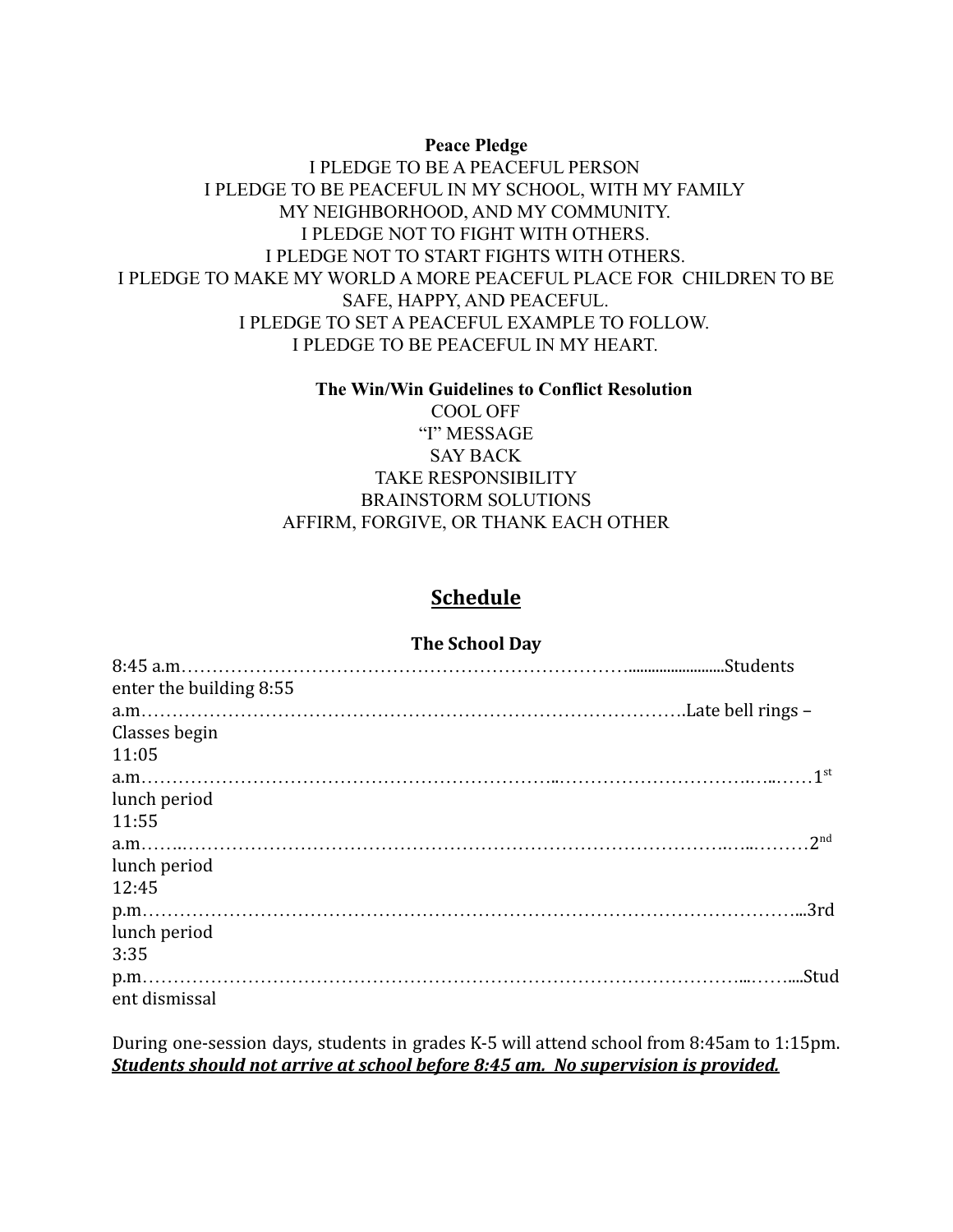## **Emergency School Closings** Emergency School Closings

Inclement weather or other emergency conditions may cause a school closing, delayed Inclement weather or other emergency conditions may cause a school closing, delayed opening, or early dismissal. When the possibility exists, parents should listen to the local opening, or early dismissal. When the possibility exists, parents should listen to the local radio stations such as NJ 101.5FM, WPST 94.5FM, WNJO 90.3FM, WBUD 1260 AM, WTTM 1680 AM, or Hamilton Educational Television, Channel 78 on cable TV. Reporting time for a 1680 AM, or Hamilton Educational Television, Channel 78 on cable TV. Reporting time for a delayed opening is 10:15 AM (ninety minutes later than usual). Bus students should report delayed opening is 10:15 AM (ninety minutes later than usual). Bus students should report to their bus stop ninety minutes later. When school must be closed after students have to their bus stop ninety minutes later. When school must be closed after students have arrived for class, the automated *SchoolMessenger* program will be activated to call parents arrived for class, the automated SchoolMessenger program will be activated to call parents at the number they provided on the school emergency cards. Please do not call the school at the number they provided on the school emergency cards. Please do not call the school to inquire about an early closing. Our phone lines must be kept open to activate the to inquire about an early closing. Our phone lines must be kept open to activate the automated notification system. automated notification system.

## **Enrollment, Attendance and Transportation** Enrollment. Attendance and Transportation

#### **Enrollment** Enrollment

Kindergarten students must be five years old on or before October 1st of the year they enter Kindergarten students must be five years old on or before October 1st of the year they enter school. All children six years old must be enrolled in school. All new students entering school. All children six years old must be enrolled in school. All new students entering Kindergarten must present a birth certificate, a physician's record of immunizations and Kindergarten must present a birth certificate, a physician's record of immunizations and verification of residency. Children transferring from outside the Hamilton Township School verification of residency. Children transferring from outside the Hamilton Township School District must have documentation from their previous school as well as the other forms of District must have documentation from their previous school as well as the other forms of documentation mentioned above. documentation mentioned above.

## **Residency** Residency

It is the policy of the Board of Education to allow attendance only to those students who It is the policy of the Board of Education to allow attendance only to those students who reside in Hamilton Township. Parents are obligated to notify the school when they move reside in Hamilton Township. Parents are obligated to notify the school when they move outside the Yardville Heights School boundary. Failure to notify the school may result in outside the Yardville Heights School boundary. Failure to notify the school may result in legal penalties. All suspected cases of illegal attendance are investigated by the District legal penalties. All suspected cases of illegal attendance are investigated by the District Residency Office. Violators may be reported to the principal. All information will be kept Residency Office. Violators may be reported to the principal. All information will be kept confidential. confidential.

### **Transferring Your Child** Transferring Your Child

Transfer records for enrollment in another school or district may be obtained by calling the Transfer records for enrollment in another school or district may be obtained by calling the main office at least one week in advance. All obligations, which include the return of all main office at least one week in advance. All obligations, which include the return of all texts, library books, etc. must be satisfied. texts, library books, etc. must be satisfied.

### **Student Absence or Tardiness** Student Absence or Tardiness

A good attendance record has a direct effect upon a student's accomplishments at school, A good attendance record has a direct effect upon a student's accomplishments at school, and it fosters positive work habits and responsibility. Unfortunately, valid circumstances and it fosters positive work habits and responsibility. Unfortunately, valid circumstances (illness, death in the family, religious holiday) make it necessary for children to be absent. (illness, death in the family, religious holiday) make it necessary for children to be absent. On the day your child returns to school, a note listing the date, reason for absence, and On the day your child returns to school, a note listing the date, reason for absence, and signature of a parent or guardian should be submitted to the classroom teacher. Please be signature of a parent or guardian should be submitted to the classroom teacher. Please be aware that chronic tardiness or absenteeism cannot be permitted and in those cases, we are aware that chronic tardiness or absenteeism cannot be permitted and in those cases, we are obligated to notify the Hamilton Township District Attendance Officer. Parents are asked to obligated to notify the Hamilton Township District Attendance Officer. Parents are asked to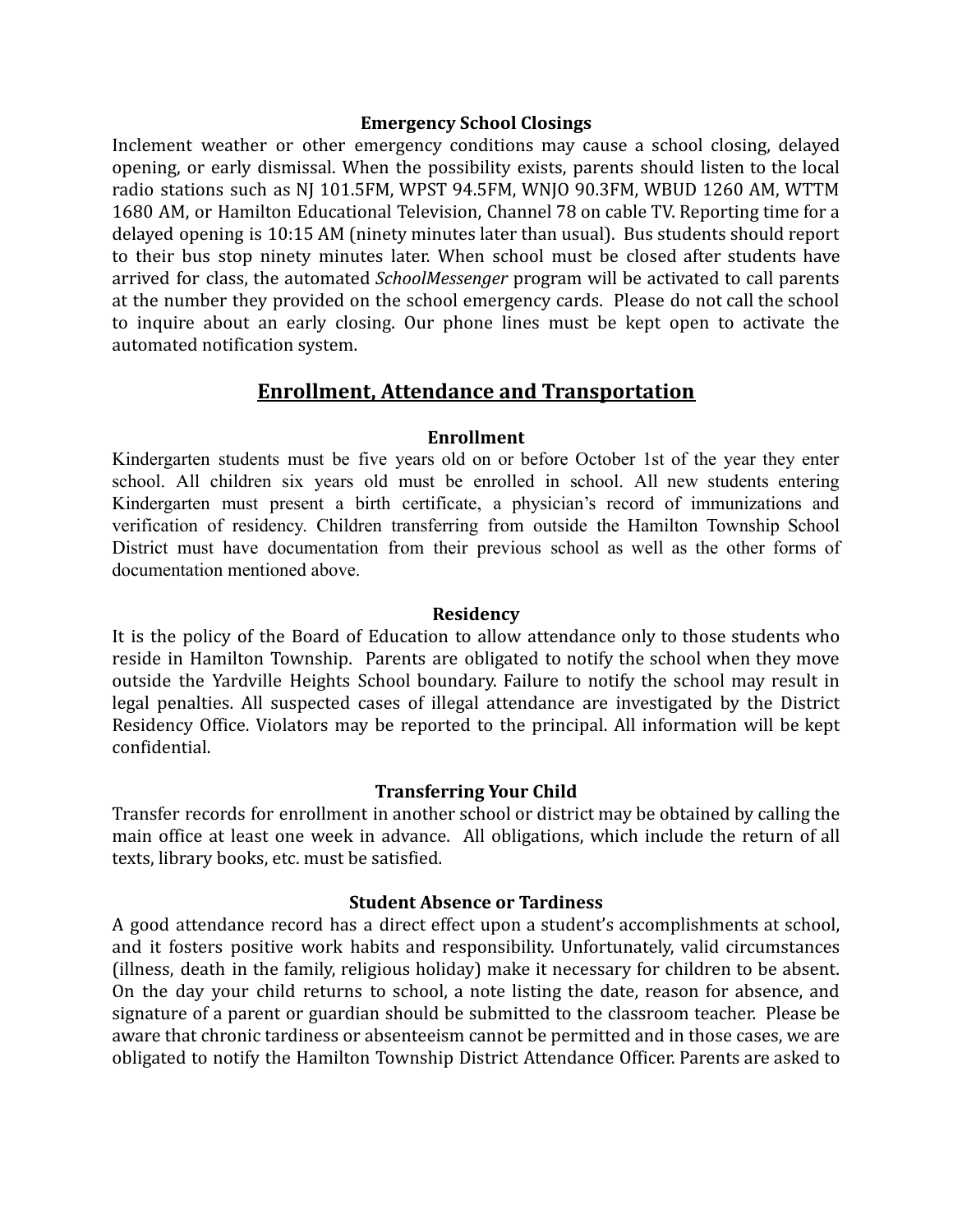schedule family vacations during a period of time when school is closed. Attendance is a schedule family vacations during a period of time when school is closed. Attendance is a factor on the state's school report card and all absences count against our score affecting factor on the state's school report card and all absences count against our score affecting our state funding. Students will always be allowed to make up work missed during an absence. Parents need to call the main office for missed assignments before 10 AM for pick absence. Parents need to call the main office for missed assignments before 10 AM for pick up at 3:35 PM. Absences of more than ten consecutive days, confirmed by a physician, will up at 3:35 PM. Absences of more than ten consecutive days, confirmed by a physician, will qualify students to receive home instruction. Absence due to a religious holiday observance qualify students to receive home instruction. Absence due to a religious holiday observance will not disqualify a student from being eligible for a perfect attendance certificate. will not disqualify a student from being eligible for a perfect attendance certificate.

### **Early Dismissal** Early Dismissal

Requests for early dismissal should be kept to a minimum. Please make every effort to Requests for early dismissal should be kept to a minimum. Please make every effort to schedule necessary appointments when they will not interfere with school. All requests schedule necessary appointments when they will not interfere with school. All requests must be in writing and should include the student's name, teacher, date, time, and reason. must be in writing and should include the student's name, teacher, date, time, and reason. Parents should report to the main office and sign for the release of the child. All Parents should report to the main office and sign for the release of the child. All parents/guardians <u>must show identification</u> when entering the school. No student will be dismissed during school hours without an adult escort. dismissed during school hours without an adult escort.

## **Drop-off and Pick-Up Procedures** Drop-off and Pick-Up Procedures

Children are admitted into the building at the sound of the 8:45am bell. For security Children are admitted into the building at the sound of the 8:45am bell. For security purposes, only students will be admitted through the entrance doors and allowed purposes, only students will be admitted through the entrance doors and allowed throughout the building. The late bell will sound at 8:55am. throughout the building. The late bell will sound at 8:55am.

For security and social distancing purposes, all students will be admitted through the main For security and social distancing purposes, all students will be admitted through the main entrance doors. Parents are asked to cross their children at the crosswalk, only. Students entrance doors. Parents are asked to cross their children at the crosswalk, only. Students are allowed to enter the building, parents are asked to make an appointment. The late bell are allowed to enter the building, parents are asked to make an appointment. The late bell will sound at 8:55am. will sound at 8:55am.

All students arriving in the AM are to report to their designated areas. For student safety, All students arriving in the AM are to report to their designated areas. For student safety, automobiles are not permitted in the staff parking lot (located on South Broad Street) to drop off or pick-up students during morning arrival or afternoon pick-up times. Parking to drop off or pick-up students during morning arrival or afternoon pick-up times. Parking around the school is very limited. Our traffic procedures do not allow for parking in front of around the school is very limited. Our traffic procedures do not allow for parking in front of the school (Coleridge Avenue) between the "No Stopping or Standing" sign, the crosswalk, the school (Coleridge Avenue) between the "No Stopping or Standing" sign, the crosswalk, or in the small staff parking lot. This area is used for school buses. No waiting is permitted or in the small staff parking lot. This area is used for school buses. No waiting is permitted in this area. Do not double park, block driveways, crosswalks, fire hydrants, or allow your in this area. Do not double park, block driveways, crosswalks, fire hydrants, or allow your child to walk between parked cars. Cross the street at the crosswalk. Your cooperation will child to walk between parked cars. Cross the street at the crosswalk. Your cooperation will prevent a serious injury to a child. The school day ends at 3:35 PM. Please be on time to prevent a serious injury to a child. The school day ends at 3:35 PM. Please be on time to pick up your child. Bus students will exit from the school auditorium directly to their pick up your child. Bus students will exit from the school auditorium directly to their assigned buses. assigned buses.

**END OF THE DAY PROCEDURES:** The school day ends at 3:35 PM. Please be on time to END OF THE DAY PROCEDURES: The school day ends at 3:35 PM. Please be on time to pick up your child. **Bus students** will exit from the front door directly to their assigned pick up your child. Bus students will exit from the front door directly to their assigned buses. **Walkers and Private Transportation students** will be picked up from their buses. Walkers and Private Transportation students will be picked up from their classroom exterior doors. Those doors are as follows: classroom exterior doors. Those doors are as follows:

K - Feeney - Door 18 - front playground K - Feeney - Door 18 - front playground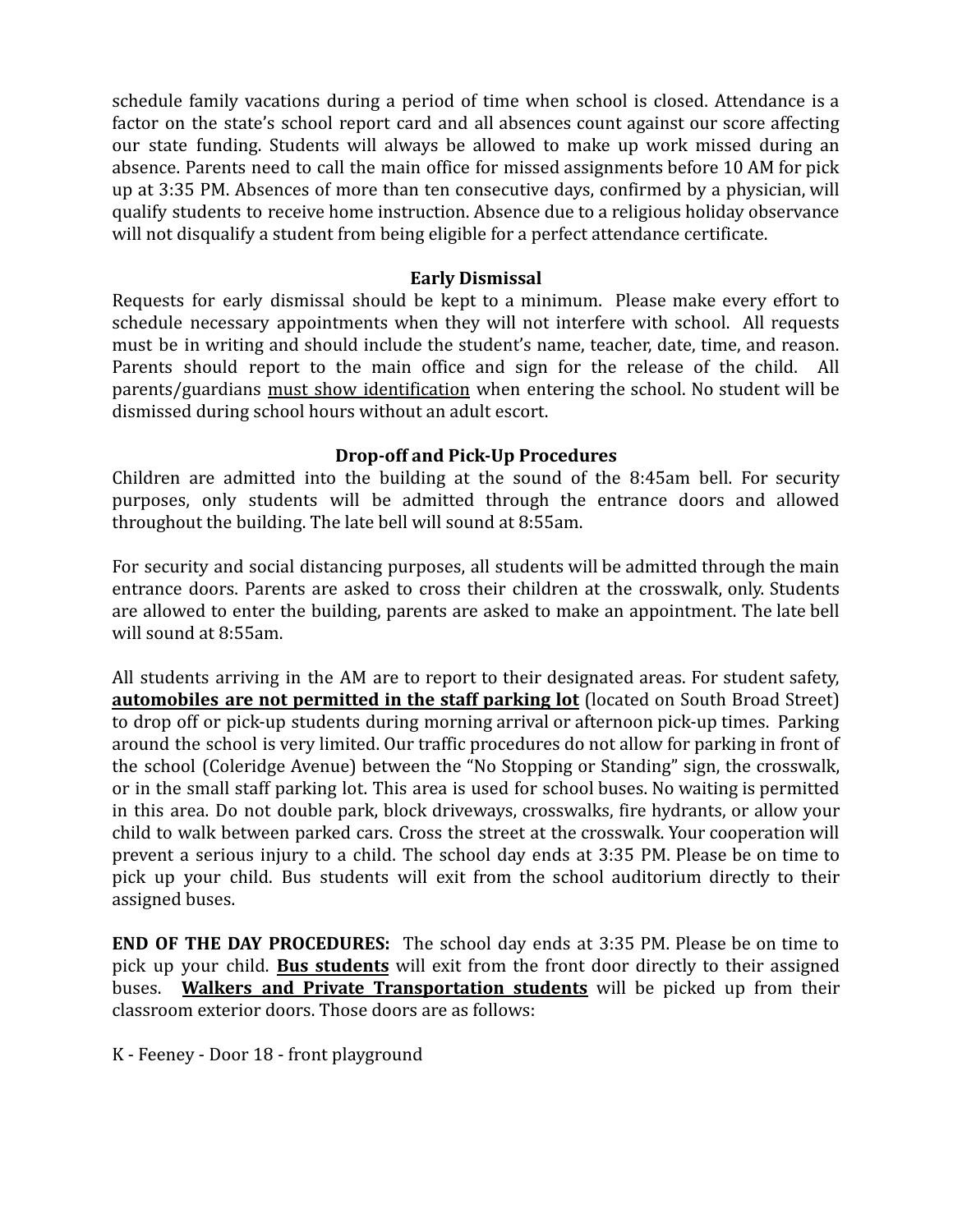- K McLellan Door 19 front playground K McLellan Door 19 front playground
- 1 Pizzullo Door 20 back playground 1 Pizzullo Door 20 back playground
- 1- Fuller Door 12 back playground 1- Fuller Door 12 back playground
- 2 Dileo Door 10 back playground 2 Dileo Door 10 back playground
- 2 Walter Door 11 back playground 2 Walter Door 11 back playground
- 3 Baker Door 13 back playground 3 Baker Door 13 back playground
- 3 Mostrangeli Door 21 Front playground 3 Mostrangeli Door 21 Front playground
- 4 Landgraf Door 9 back playground in the corner 4 Landgraf Door 9 back playground in the corner
- 4 Liberman Door 8 back playground by teachers' parking lot 4 Liberman Door 8 back playground by teachers' parking lot
- 5 Beck Door 15 5th grade building blacktop side 5 Beck Door 15 5th grade building blacktop side
- 5 Muller Door 14 5th grade building playground side 5 Muller Door 14 5th grade building playground side

Traffic violations are referred to the Hamilton Township Police Department for Traffic violations are referred to the Hamilton Township Police Department for enforcement. enforcement.

## **Transportation** Transportation

Elementary students residing more than two mile from the school are provided bus Elementary students residing more than two mile from the school are provided bus transportation. Subscription busing is available to those Hamilton Township students who transportation. Subscription busing is available to those Hamilton Township students who are not eligible for transportation. Parents/guardians who are interested in subscription are not eligible for transportation. Parents/guardians who are interested in subscription busing should contact the Transportation Department at 609-631-4174. Busing is a busing should contact the Transportation Department at 609-631-4174. Busing is a privilege that may be revoked for improper behavior. Each bus student is provided written privilege that may be revoked for improper behavior. Each bus student is provided written guidelines for bus conduct. Bus passes are required at all times. Students must board and guidelines for bus conduct. Bus passes are required at all times. Students must board and depart from the bus at their assigned stop. depart from the bus at their assigned stop.

Children who walk to school are expected to follow safety rules. Students are required to Children who walk to school are expected to follow safety rules. Students are required to walk on the sidewalks, cross at corners, and obey crossing guards. Children should respect walk on the sidewalks, cross at corners, and obey crossing guards. Children should respect private property on their way to and from school. Under no circumstances are walking private property on their way to and from school. Under no circumstances are walking students permitted to ride a school bus on an occasional basis to visit a friend, babysitter, students permitted to ride a school bus on an occasional basis to visit a friend, babysitter, etc. Also, students are NOT permitted to ride any bus other than their own. etc. Also, students are NOT permitted to ride any bus other than their own.

## **Bicycles** Bicycles

Third, fourth, and fifth grade students may ride bicycles to school. Children must walk Third, fourth, and fifth grade students may ride bicycles to school. Children must walk bicycles across sidewalks and on school grounds. Bicycles must be locked to the bicycle bicycles across sidewalks and on school grounds. Bicycles must be locked to the bicycle rack. Students must wear a bicycle helmet at all times. The school cannot take rack. Students must wear a bicycle helmet at all times. The school cannot take responsibility for bicycles brought to school. The official Board of Education Policy can be responsibility for bicycles brought to school. The official Board of Education Policy can be found on the district website (P5514). Skateboards and scooters are NOT permitted. found on the district website (P5514). Skateboards and scooters are NOT permitted.

**Before and After School Care** Before and After School Care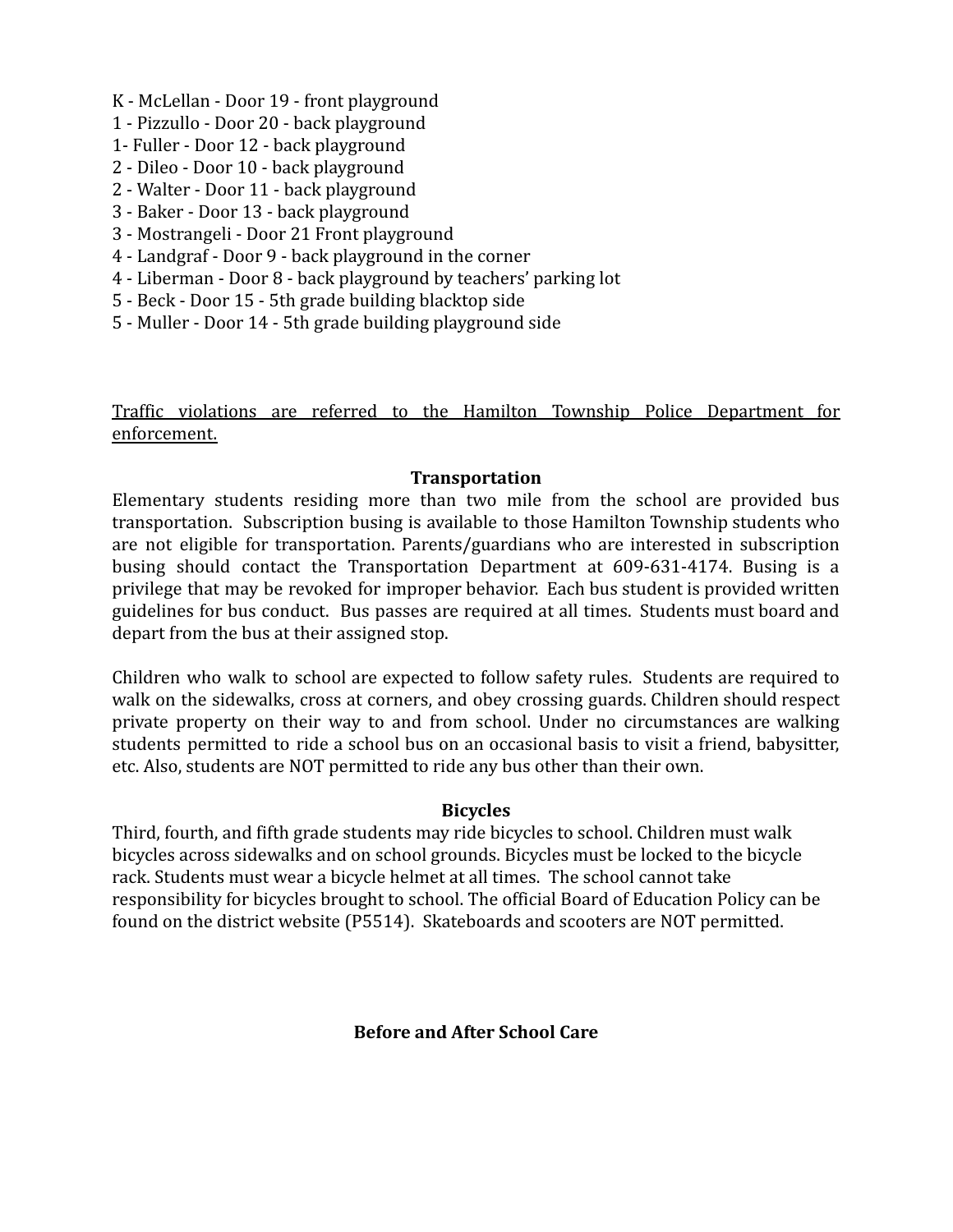The Hamilton Area YMCA provides before and after school care at Yardville Heights The Hamilton Area YMCA provides before and after school care at Yardville Heights Elementary School from 7:30am to 8:45am and from 3:35pm to 6:00pm. On One-Session Elementary School from 7:30am to 8:45am and from 3:35pm to 6:00pm. On One-Session Days, care is available from 1:15pm to 6:00pm. Please call 609-581-9622 for further Days, care is available from 1:15pm to 6:00pm. Please call 609-581-9622 for further information and cost. information and cost.

## **Academic Overview** Academic Overview

Yardville Heights School offers the core subject areas at all levels which include: Reading, Yardville Heights School offers the core subject areas at all levels which include: Reading, Mathematics, Language Arts, Spelling, Social Studies, Science and Health. These core subject Mathematics, Language Arts, Spelling, Social Studies, Science and Health. These core subject areas are taught by the classroom teachers in a self-contained setting. Other support areas are taught by the classroom teachers in a self-contained setting. Other support services and resource services are available to students and are listed with a brief services and resource services are available to students and are listed with a briefdescription below. description below.

## **Special Area Subjects** Special Area Subjects

In addition to activities within the regular classroom, the children receive weekly In addition to activities within the regular classroom, the children receive weekly instruction from teachers certified in the areas of art, music, world languages and physical instruction from teachers certified in the areas of art, music, world languages and physical education, one time per week. education, one time per week.

- Art: Your child is requested to bring a smock to school to protect their clothing while participating in art projects. participating in art projects.
- Music: The vocal music teacher provides general music instruction and conducts the Music: The vocal music teacher provides general music instruction and conducts the chorus for all students. chorus for all students.
- Physical Education: Appropriate clothing and sneakers must be worn on this day. Physical Education: Appropriate clothing and sneakers must be worn on this day. District policy requires a note from parents to be excused from one physical District policy requires a note from parents to be excused from one physical education session and a physician's note for two or more classes. education session and a physician's note for two or more classes.
- Library: Students will receive library instruction and will be able to select books Library: Students will receive library instruction and will be able to select books from the library to bring home on a regular basis. *Interested parents are encouraged* from the library to bring home on a regular basis. Interested parents are encouraged *to contact our school to become a library volunteer.* to contact our school to become a library volunteer.
- Guidance: The school counselor teaches the developmental guidance curriculum, Guidance: The school counselor teaches the developmental guidance curriculum, and provides individual and group counseling for students as the need arises. The and provides individual and group counseling for students as the need arises. The counselor also makes classroom visits to address areas such as self-concept, social counselor also makes classroom visits to address areas such as self-concept, social interaction skills, school performance, and decision-making skills. Parent interaction skills, school performance, and decision-making skills. Parent conferences are available upon request. conferences are available upon request.

### **Instrumental Music Lessons** Instrumental Music Lessons

Beginning in the third grade, students may choose to receive weekly lessons for a variety of Beginning in the third grade, students may choose to receive weekly lessons for a variety of string instruments in our school orchestra. Starting in fourth grade, students may learn a string instruments in our school orchestra. Starting in fourth grade, students may learn a variety of wind and percussion instruments to participate in the school band. All variety of wind and percussion instruments to participate in the school band. All instruments are rented or otherwise provided by the parents. A commitment to consistent instruments are rented or otherwise provided by the parents. A commitment to consistent practice is required. practice is required.

## **Advanced Learning Program for Students (ALPS)** Advanced Learning Program for Students (ALPS)

Students who demonstrate superior academic achievement or a potential for such Students who demonstrate superior academic achievement or a potential for such achievement in the classroom and on standardized achievement tests, may be nominated achievement in the classroom and on standardized achievement tests, may be nominated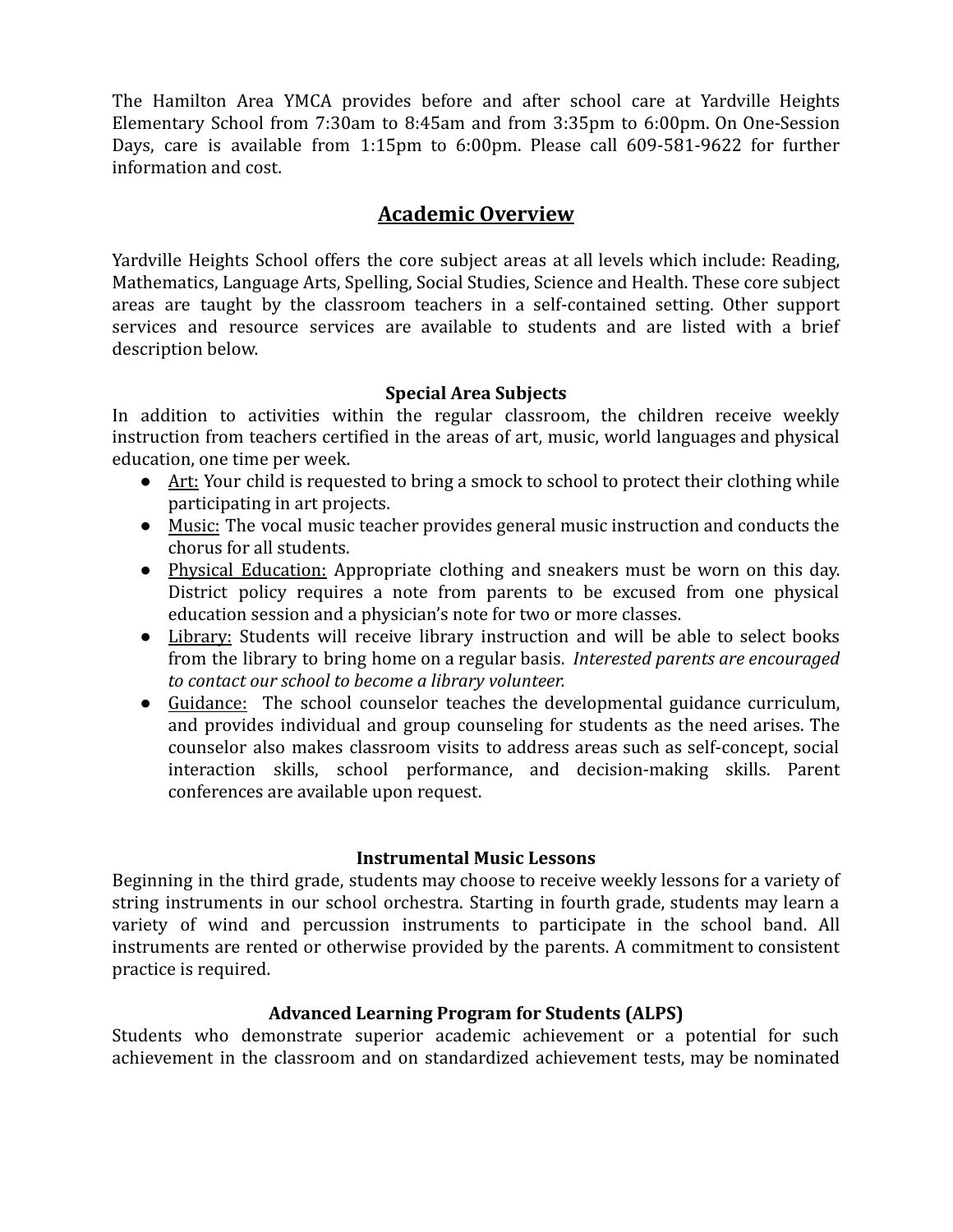for the ALPS Program. Pupils are evaluated and selected for the program based upon a for the ALPS Program. Pupils are evaluated and selected for the program based upon a cumulative score obtained through the use of multiple criteria. The children in the program cumulative score obtained through the use of multiple criteria. The children in the program meet with an ALPS staff member on a weekly basis. meet with an ALPS staff member on a weekly basis.

## **English as a Second Language (ESL)** English as a Second Language (ESL)

The English as a Second Language Program is for foreign-born students who are limited in The English as a Second Language Program is for foreign-born students who are limited in their ability to communicate in English. The program stresses development of the four their ability to communicate in English. The program stresses development of the four language skills: listening, speaking, writing, and reading. Additionally, students receive language skills: listening, speaking, writing, and reading. Additionally, students receive information about civilization, culture, and customs of people in the United States. information about civilization, culture, and customs of people in the United States.

## **Speech** Speech

Students with identified speech difficulties are eligible to receive services from a certified Students with identified speech difficulties are eligible to receive services from a certified speech therapist. The frequency of instruction is based upon individual needs. speech therapist. The frequency of instruction is based upon individual needs.

#### **Basic Skills** Basic Skills

The Basic Skills is a program to provide remedial instruction in the areas of reading, The Basic Skills is a program to provide remedial instruction in the areas of reading, language, and/or mathematics. Students are identified through a needs assessment language, and/or mathematics. Students are identified through a needs assessment consisting of achievement test scores and staff input. Small group/inclusive instruction is consisting of achievement test scores and staff input. Small group/inclusive instruction is provided on a regular basis. provided on a regular basis.

## **Special Education Services** Special Education Services

Identified students who have an individualized education plan (IEP) may qualify for special Identified students who have an individualized education plan (IEP) may qualify for special education services in school. Examples of these services include resource room, in-class education services in school. Examples of these services include resource room, in-class support, self-contained classrooms, as well as related services such as speech, occupational support, self-contained classrooms, as well as related services such as speech, occupational therapy and physical therapy. Students who qualify for special education services will be therapy and physical therapy. Students who qualify for special education services will be appointed a case manager from the child study team who will coordinate needed services. appointed a case manager from the child study team who will coordinate needed services.

For additional information about Child Study Services, please contact Mrs. Marta Audino, For additional information about Child Study Services, please contact Mrs. Marta Audino, Director of Student Services and Programs, at 609-631-4165 Ext. 3745 Director of Student Services and Programs, at 609-631-4165 Ext. 3745

### **Class Trips** Class Trips

Teachers schedule class trips for the purpose of supplementing and enriching classroom Teachers schedule class trips for the purpose of supplementing and enriching classroom instruction. Students are required to submit written permission slips from their parents. If instruction. Students are required to submit written permission slips from their parents. If a parent does not wish his/her child to go on a specific trip, a meaningful instructional day a parent does not wish his/her child to go on a specific trip, a meaningful instructional day will be planned for him/her at school. The school and Yardville Heights PTA help subsidize will be planned for him/her at school. The school and Yardville Heights PTA help subsidize the cost of trips with the remaining balance paid by parents. Cases of financial hardship the cost of trips with the remaining balance paid by parents. Cases of financial hardship should be brought to the attention of the classroom teacher. All regulations and should be brought to the attention of the classroom teacher. All regulations and requirements for student behavior apply during class trips. As always, students are requirements for student behavior apply during class trips. As always, students are expected to uphold the good name and reputation of their school. Students may be expected to uphold the good name and reputation of their school. Students may be excluded from school trips at the discretion of the principal. No older/younger siblings will excluded from school trips at the discretion of the principal. No older/younger siblings will be permitted to attend trips. be permitted to attend trips.

# **Reporting Pupil Progress** Reporting Pupil Progress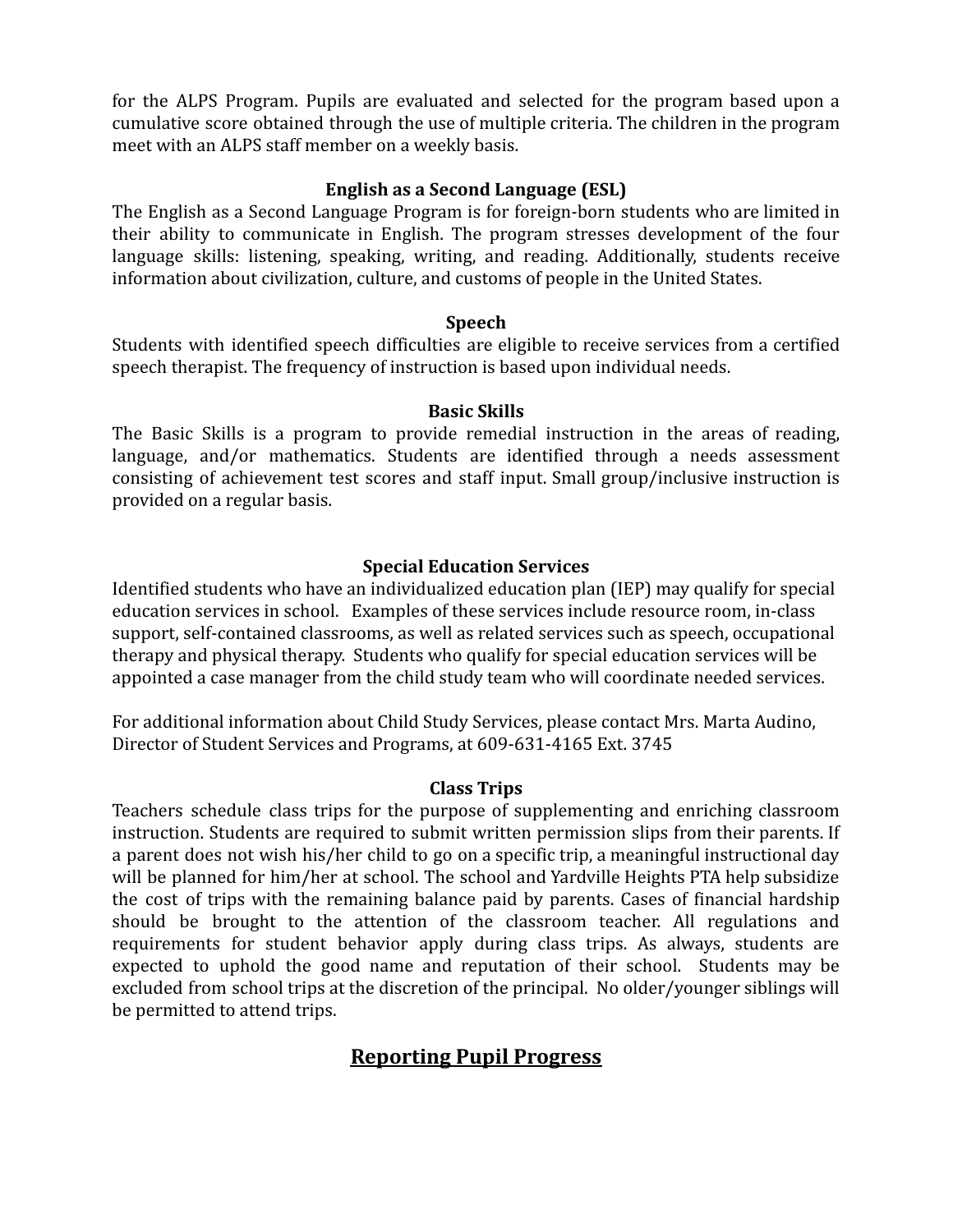### **Interim Reports and Report Cards** Interim Reports and Report Cards

Interim Progress reports are issued to all students during times of the school year when Interim Progress reports are issued to all students during times of the school year when parent conferences are not held. Areas of weakness and suggestions for improvement, as parent conferences are not held. Areas of weakness and suggestions for improvement, as well as areas of strength are noted by the teacher. Report cards are issued by trimester at well as areas of strength are noted by the teacher. Report cards are issued by trimester at equal intervals during the school year. Report cards and progress reports must be signed by equal intervals during the school year. Report cards and progress reports must be signed by the parent and returned within three school days of being issued. The marking system is the parent and returned within three school days of being issued. The marking system is explained on the report card. explained on the report card.

#### **Conferences** Conferences

Parent/Teacher Conferences are typically scheduled for October and February. During this Parent/ Teacher Conferences are typically scheduled for October and February. During this time, the teacher will provide you with information regarding your child's academic time, the teacher will provide you with information regarding your child's academic performance and if necessary, other suggestions on how to make his or her educational performance and if necessary, other suggestions on how to make his or her educational experience more positive and meaningful. Informal conferences throughout the school year experience more positive and meaningful. Informal conferences throughout the school year may also be arranged by contacting your child's classroom teacher or the school guidance may also be arranged by contacting your child's classroom teacher or the school guidance counselor to schedule an appointment. counselor to schedule an appointment.

### **Homework** Homework

Homework is assigned on a daily basis with a definite purpose in mind. It can help a Homework is assigned on a daily basis with a definite purpose in mind. It can help a student learn to organize time, work independently, use good study skills, and develop student learn to organize time, work independently, use good study skills, and develop self-discipline. Homework is assigned as reinforcement of material the student has learned self-discipline. Homework is assigned as reinforcement of material the student has learned during the day, and in preparation for future lessons. Assignments should be a natural during the day, and in preparation for future lessons. Assignments should be a natural outgrowth of the program of studies in class. All homework will be evaluated and written work collected. This does not mean that every paper will be graded; however, children work collected. This does not mean that every paper will be graded; however, children should be made aware that assignments are important and that the teacher knows and should be made aware that assignments are important and that the teacher knows and appreciates the amount of effort put into them. A half hour of study is expected in grades appreciates the amount of effort put into them. A half hour of study is expected in grades one and two. In grades three, four, and five, there is an estimated hour of homework per night. Parents should check the child's school bag each evening. night. Parents should check the child's school bag each evening.

### **Standardized Testing** Standardized Testing

The New Jersey Student Learning Assessments for Math and ELA (NJSLA) will be The New Jersey Student Learning Assessments for Math and ELA (NJSLA) will be administered to students in grades three, four, and five. They are based directly on the New administered to students in grades three, four, and five. They are based directly on the New Jersey Student Learning Standards. It is a computer-based assessment that will allow Jersey Student Learning Standards. It is a computer-based assessment that will allow parents and educators to see how children are progressing in school and whether they are parents and educators to see how children are progressing in school and whether they are on track for postsecondary success. The NJSLA assessments will be given in April/May. A schedule will be provided in the spring. The NJSLA for Science will be administered in May schedule will be provided in the spring. The NJSLA for Science will be administered in May as well. as well.

#### **Promotion** Promotion

When considering whether or not to promote or retain a child to the next grade, academic When considering whether or not to promote or retain a child to the next grade, academic achievement, social maturity, age, size and attitude all play an important part in the decision. achievement, social maturity, age, size and attitude all play an important part in the decision. Parents will be consulted well in advance if promotion is questionable. Our primary concern is Parents will be consulted well in advance if promotion is questionable. Our primary concern is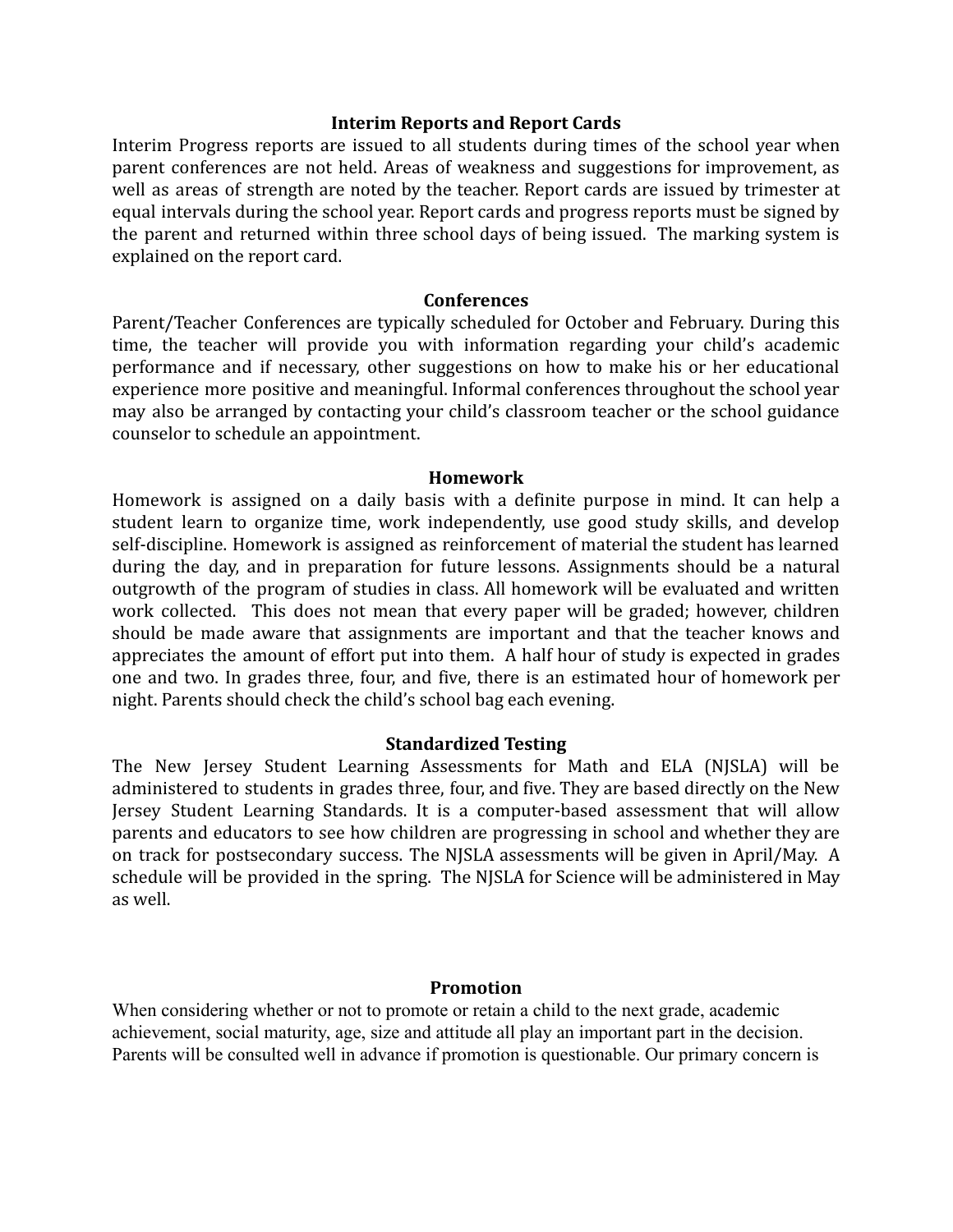always the appropriate placement for the student. The school administration reserves the right to always the appropriate placement for the student. The school administration reserves the right to place students in classes. place students in classes.

## **Home/School Communication** Home/School Communication

## **Emergency Information** Emergency Information

Parents are required to complete the blue and yellow emergency cards found in the Parent Parents are required to complete the blue and yellow emergency cards found in the Parent Portal that are used to make notification in the event of an accident, illness, or early closing Portal that are used to make notification in the event of an accident, illness, or early closing of school. It is **equally important** that you notify the school and make changes on the of school. It is equally important that you notify the school and make changes on the Parent Portal throughout the year of any changes in this information. Parent Portal throughout the year of any changes in this information.

#### **Notes and Notices** Notes and Notices

Notices and important information will be sent home with the children in each family. Remind Notices and important information will be sent home with the children in each family. Remind them of their obligation and responsibility to bring home all notices given to them. In many them of their obligation and responsibility to bring home all notices given to them. In many cases, we request that items be signed, so we know parents have read them. Please do so cases, we request that items be signed, so we know parents have read them. Please do so promptly. Notes and money being sent to school should be sent in an envelope properly labeled promptly. Notes and money being sent to school should be sent in an envelope properly labeled with the child's name, class, and purpose of money indicated. with the child's name, class, and purpose of money indicated.

#### **Visitors** Visitors

We require that all visitors to Yardville Heights School enter the school building from the We require that all visitors to Yardville Heights School enter the school building from the front main entrance only. Once there, visitors will be required to present valid I.D., sign in front main entrance only. Once there, visitors will be required to present valid I.D., sign in and obtain a school pass from the main office. All exterior doors are locked for security and obtain a school pass from the main office. All exterior doors are locked for security purposes. We request that parents/guardians do not proceed directly to any classroom. purposes. We request that parents/guardians do not proceed directly to any classroom.

### **Yardville Heights PTA** Yardville Heights PTA

Yardville Heights Schools is a wonderful community of children, parents, and dedicated Yardville Heights Schools is a wonderful community of children, parents, and dedicated educators. The goal of our Parent Teacher Association is to achieve participation of every educators. The goal of our Parent Teacher Association is to achieve participation of every family, parent and guardian of our children, teachers, and the administrator in school family, parent and guardian of our children, teachers, and the administrator in school activities throughout the year. Family involvement enhances the educational experience of activities throughout the year. Family involvement enhances the educational experience of our children, and is rewarding and fun for all that participate. Active involvement by our children, and is rewarding and fun for all that participate. Active involvement by parents and guardians is an essential element to children achieving success in school. parents and guardians is an essential element to children achieving success in school.

The Yardville Heights School PTA is fortunate to have many dedicated, active members that The Yardville Heights School PTA is fortunate to have many dedicated, active members that assist in daily school activities, planning and conducting special events, and addressing the assist in daily school activities, planning and conducting special events, and addressing the needs of the school throughout the year. We encourage every parent and guardian to join needs of the school throughout the year. We encourage every parent and guardian to join and take an active role in our organization. Information regarding membership will be and take an active role in our organization. Information regarding membership will be distributed with the students in their back to school packets. distributed with the students in their back to school packets.

The Yardville Heights PTA conducts General Membership and Executive Board meetings on The Yardville Heights PTA conducts General Membership and Executive Board meetings on a regular basis throughout the year, where issues of importance to our school and of a regular basis throughout the year, where issues of importance to our school and of concern to parents and teachers are discussed. Early in the year, programs and policies will concern to parents and teachers are discussed. Early in the year, programs and policies will be established, and committees will be organized for special purposes. Volunteers will be be established, and committees will be organized for special purposes. Volunteers will be needed throughout the year for activities such as School Store, Book Fair, and needed throughout the year for activities such as School Store, Book Fair, and Emergency/Early Closing. Volunteers will also be needed for Special Events conducted at Emergency/Early Closing. Volunteers will also be needed for Special Events conducted at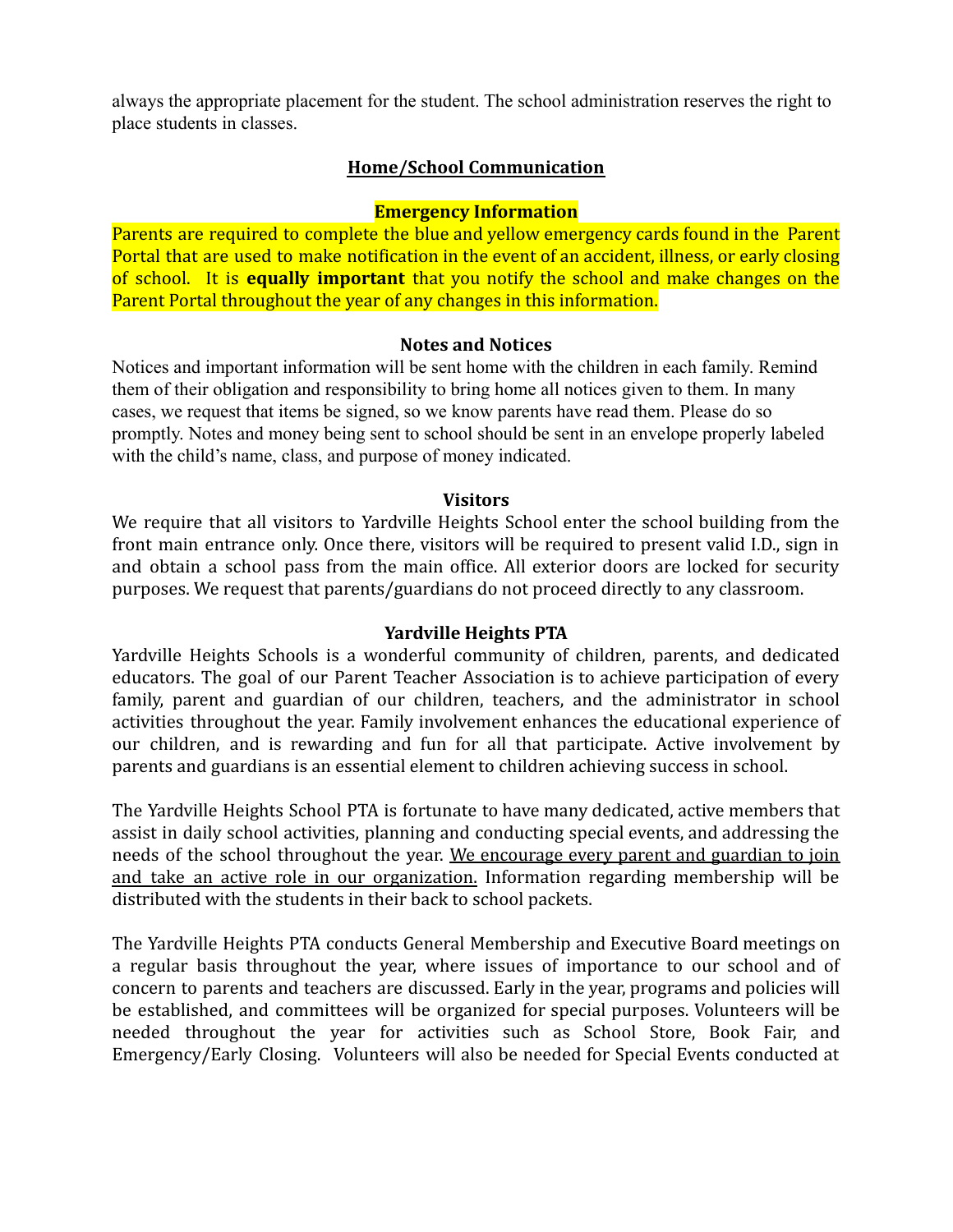different times during the year. PTA meetings and school events will be listed on the different times during the year. PTA meetings and school events will be listed on the monthly school calendar distributed to the children. Information is also available on the monthly school calendar distributed to the children. Information is also available on the Yardville Heights School PTA Web Site at <u>www.yhspta.com</u>. The PTA maintains a Facebook page for announcements and reminders. Please like Yardville Heights Elementary School page for announcements and reminders. Please like Yardville Heights Elementary School PTA on Facebook! PTA on Facebook!

The PTA will also be conducting several voluntary fundraisers throughout the school year. The PTA will also be conducting several voluntary fundraisers throughout the school year. Funds raised support PTA programs such as school assemblies, class trips, and family Funds raised support PTA programs such as school assemblies, class trips, and family nights. Information regarding fundraisers will be periodically distributed with the children. nights. Information regarding fundraisers will be periodically distributed with the children. Your participation ensures the fundraisers are successful, allowing the PTA to maintain and Your participation ensures the fundraisers are successful, allowing the PTA to maintain and expand the services offered to our school. expand the services offered to our school.

The Yardville Heights PTA looks forward to another great school year, and your The Yardville Heights PTA looks forward to another great school year, and your participation will enable our ability to continue our tradition of service to our school participation will enable our ability to continue our tradition of service to our school community. community.

## **Student Conduct** Student Conduct

## **School Discipline** School Discipline

Yardville Heights School maintains an educational environment that allows students to Yardville Heights School maintains an educational environment that allows students to learn, teachers to teach, and administrators to facilitate instruction. A consistent and learn, teachers to teach, and administrators to facilitate instruction. A consistent and equitable discipline policy is essential to the educational program. We believe that the basic equitable discipline policy is essential to the educational program. We believe that the basic goals of our educational program include the promotion of courteous conduct, and goals of our educational program include the promotion of courteous conduct, and consideration and respect for the rights of other persons. The District has established a consideration and respect for the rights of other persons. The District has established a Code of Conduct to assist staff in dealing with problems that adversely affect the stable Code of Conduct to assist staff in dealing with problems that adversely affect the stable school environment. The extent to which a student is judged for the alleged violation of the school environment. The extent to which a student is judged for the alleged violation of the Code of Conduct is based on observation, investigation and decision of teachers, Code of Conduct is based on observation, investigation and decision of teachers, administrators, and other school personnel in authority. We solicit your cooperation in administrators, and other school personnel in authority. We solicit your cooperation in maintaining an atmosphere that promotes learning and benefits all students. maintaining an atmosphere that promotes learning and benefits all students.

## **Conduct in the Building** Conduct in the Building

Order and quiet should be maintained at all times and are conducive to a safe and effective Order and quiet should be maintained at all times and are conducive to a safe and effective learning environment. No student is permitted in any classroom unless they were directed learning environment. No student is permitted in any classroom unless they were directed to do so by a teacher or other appropriate staff member. Although each teacher establishes to do so by a teacher or other appropriate staff member. Although each teacher establishes the rules for his/her classroom, common standards of conduct will include: demonstrating the rules for his/her classroom, common standards of conduct will include: demonstrating self-control, not speaking out of turn, listening attentively, remaining seated during lessons, self-control, not speaking out of turn, listening attentively, remaining seated during lessons, refraining from disruptive activity, and resolving conflicts peacefully. Expensive and refraining from disruptive activity, and resolving conflicts peacefully. Expensive and distracting electronic items such as: handheld electronic games, iPods, tablets, etc., should distracting electronic items such as: handheld electronic games, iPods, tablets, etc., should not be brought to school. Students are expected to conduct themselves properly during not be brought to school. Students are expected to conduct themselves properly during assemblies held in the multi-purpose room (MPR). They should enter the MPR silently, assemblies held in the multi-purpose room (MPR). They should enter the MPR silently, refrain from talking, and remain attentive during the program. Students should express refrain from talking, and remain attentive during the program. Students should express their appreciation by applause only. During lunchtime all students are expected to talk their appreciation by applause only. During lunchtime all students are expected to talk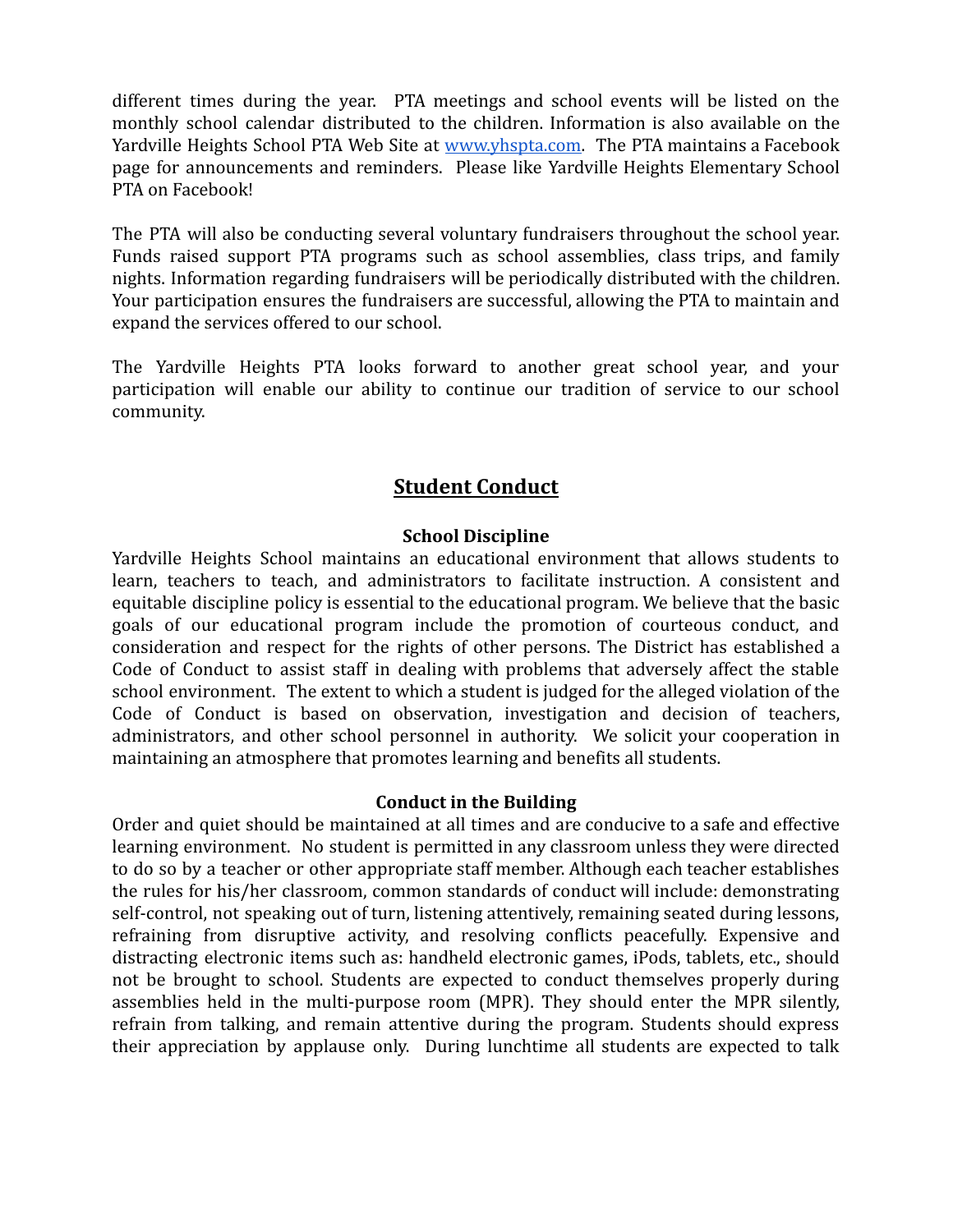quietly, practice good table manners, clean up after themselves, remain seated until quietly, practice good table manners, clean up after themselves, remain seated until dismissed, and respect the authority of the lunchroom/playground aides on duty. Disregard dismissed, and respect the authority of the lunchroom/playground aides on duty. Disregard of these behavioral expectations may result in removal from the lunchroom table, of these behavioral expectations may result in removal from the lunchroom table, community service or lunch/recess detentions. community service or lunch/recess detentions.

### **Conduct on the Playground** Conduct on the Playground

On the playground, each student's safety and well-being is of the utmost importance. There On the playground, each student's safety and well-being is of the utmost importance. There is to be no fighting, rough play, tackling, wrestling, grabbing at clothing, improper use of is to be no fighting, rough play, tackling, wrestling, grabbing at clothing, improper use of equipment, or throwing stones, sticks, dirt, or snowballs. Play deemed inappropriate or equipment, or throwing stones, sticks, dirt, or snowballs. Play deemed inappropriate or dangerous is not permitted. All students are to be respectful to each other, to the adults in dangerous is not permitted. All students are to be respectful to each other, to the adults in charge, and follow all directions. Students are not to leave the playground nor are they permitted into the building during recess without the permission of a teacher or permitted into the building during recess without the permission of a teacher or lunchroom/playground aide. Disregard of these rules may result in removal from the lunchroom/playground aide. Disregard of these rules may result in removal from the playground, community service or lunch/recess detentions. playground, community service or lunch/recess detentions.

## **Respect for Property** Respect for Property

Every effort should be made to keep the school building and grounds clean and free of litter. Every effort should be made to keep the school building and grounds clean and free of litter. Chewing gum is not permitted in school, on school grounds, or on the bus. Respect for Chewing gum is not permitted in school, on school grounds, or on the bus. Respect for public and personal property is essential. Stealing, vandalism, and graffiti will not be public and personal property is essential. Stealing, vandalism, and graffiti will not be tolerated. Offenders will be expected to pay for lost items or damages and the police will be tolerated. Offenders will be expected to pay for lost items or damages and the police will be notified if warranted. According to Hamilton Township Ordinance No. 9644, **SMOKING IS** notified if warranted. According to Hamilton Township Ordinance No. 9644, SMOKING IS **PROHIBITED ANYWHERE ON SCHOOL PROPERTY.** Students are expected to take proper PROHIBITED ANYWHERE ON SCHOOL PROPERTY. Students are expected to take proper care of their own, others and school property. Articles of significant monetary value or care of their own, others and school property. Articles of significant monetary value or personal value should not be sent to school. Children should not come to school with large personal value should not be sent to school. Children should not come to school with large sums of money. sums of money.

### **Cell Phones** Cell Phones

Cell phones (like other electronic devices) are an increasing distraction in our school. Cell phones (like other electronic devices) are an increasing distraction in our school. Although they can be associated with school safety, many students lack the maturity or Although they can be associated with school safety, many students lack the maturity or discretion to use these items responsibly. Cell phones are not to be turned on, used or seen discretion to use these items responsibly. Cell phones are not to be turned on, used or seen during the school day. The Board of Education does recognize the value of this enhanced during the school day. The Board of Education does recognize the value of this enhanced two-way communication device. Properly utilized, it can increase parental contact and two-way communication device. Properly utilized, it can increase parental contact and public safety. However, such devices can be disruptive to the academic environment if not public safety. However, such devices can be disruptive to the academic environment if not properly regulated. If a student must bring a cell phone to school, it is to be turned off and properly regulated. If a student must bring a cell phone to school, it is to be turned off and left in the student's book bag ([School District Policy](http://www.hamilton.k12.nj.us/files/filesystem/policy%205516-%20use%20of%20electronic%20communication%20and%20recording%20devices%20(ecrd).pdf) 5516). left in the student's book bag (School District Policy 5516).

### **Dress and Grooming** Dress and Grooming

The appearance of each individual student has an effect on the prevailing atmosphere in The appearance of each individual student has an effect on the prevailing atmosphere in school. Students should be neat, clean and dressed appropriately at all times. Clothing school. Students should be neat, clean and dressed appropriately at all times. Clothing which may create a distraction or safety hazard is prohibited. Proper clothing and sneakers which may create a distraction or safety hazard is prohibited. Proper clothing and sneakers are required for physical education class. Parents should take special care to ensure that are required for physical education class. Parents should take special care to ensure that students are dressed appropriately for all weather conditions. Coats, hats and gloves are students are dressed appropriately for all weather conditions. Coats, hats and gloves are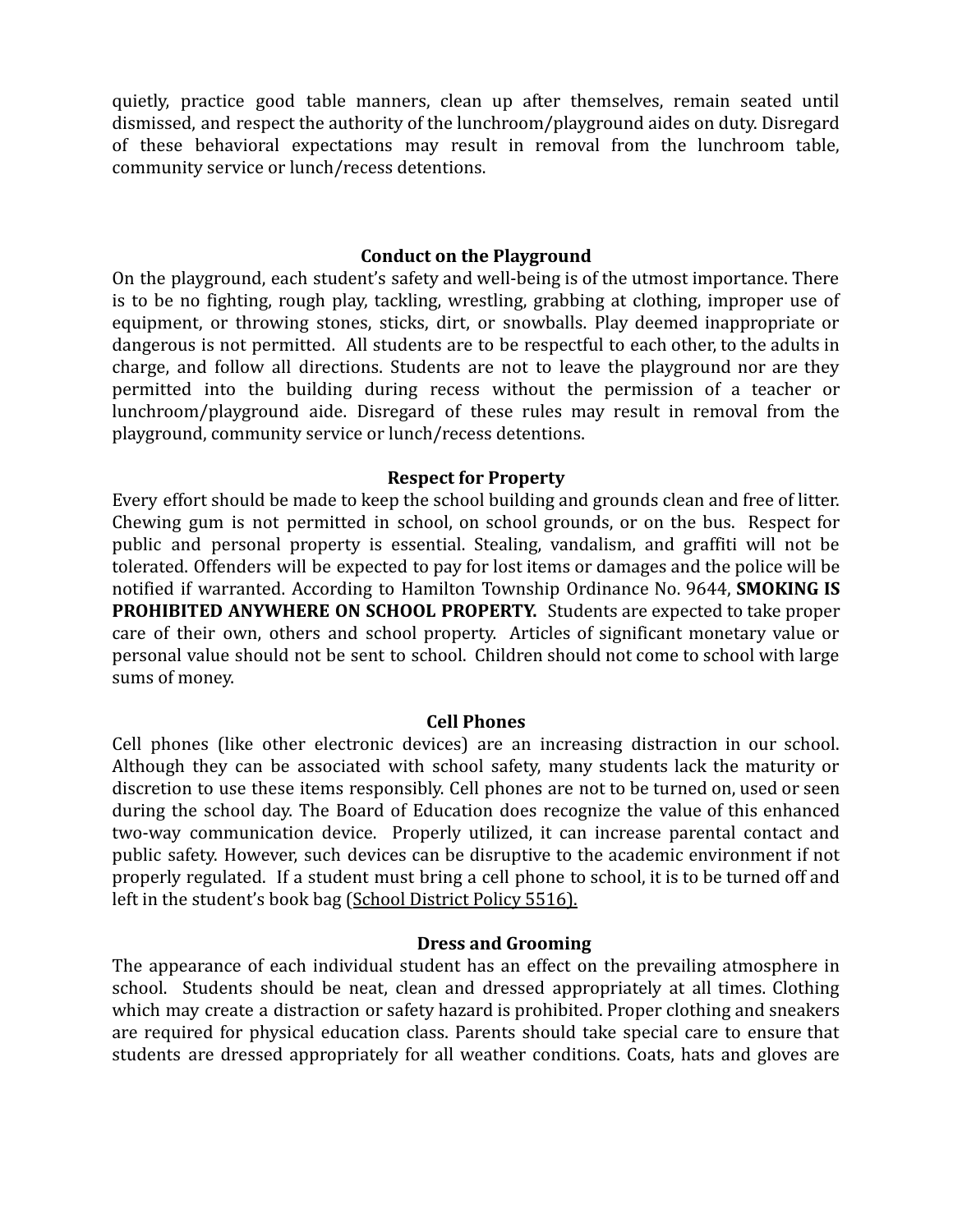necessities on cold days. The children use the playground each day, except in conditions of necessities on cold days. The children use the playground each day, except in conditions of extreme cold, rain, or other poor conditions. extreme cold, rain, or other poor conditions.

#### **Textbooks** Textbooks

All basic textbooks, necessary workbooks, and library books are provided at no cost to the All basic textbooks, necessary workbooks, and library books are provided at no cost to the students. Students are required to use textbooks with care and will be held accountable for students. Students are required to use textbooks with care and will be held accountable for the condition of their books, or lost books at the end of the year. Writing in textbooks will the condition of their books, or lost books at the end of the year. Writing in textbooks will result in a book fine. Book covers are required for each text. Please do not cover books with result in a book fine. Book covers are required for each text. Please do not cover books with contact paper. Lost books should be reported immediately. contact paper. Lost books should be reported immediately.

# **Playground Equipment** Playground Equipment

Students are not permitted on the playground equipment before school and only with Students are not permitted on the playground equipment before school and only with parent supervision after school. Parents with preschoolers may use the equipment only parent supervision after school. Parents with preschoolers may use the equipment only after 3:35 p.m. when our physical education classes have ended. after 3:35 p.m. when our physical education classes have ended.

## **Student Citizenship** Student Citizenship

All students at Yardville Heights School are expected to abide by the school rules and to be All students at Yardville Heights School are expected to abide by the school rules and to be respectful and courteous to adults and other students at all times. Students are expected to respectful and courteous to adults and other students at all times. Students are expected to be well groomed, practice good personal hygiene, and dress appropriately for all indoor be well groomed, practice good personal hygiene, and dress appropriately for all indoor and outdoor educational activities. Fighting, bullying, threatening other students, or and outdoor educational activities. Fighting, bullying, threatening other students, or encouraging such misconduct is not acceptable behavior. Students are expected to refrain encouraging such misconduct is not acceptable behavior. Students are expected to refrain from name calling and inappropriate language. Items which may be potentially harmful to from name calling and inappropriate language. Items which may be potentially harmful to others are NOT permitted on a student's person or on the school premises. Every student is others are NOT permitted on a student's person or on the school premises. Every student is expected to be truthful. Cheating on tests or class work is a serious offense. Since the expected to be truthful. Cheating on tests or class work is a serious offense. Since the school's primary purpose is education, no student has the right to interfere with the school's primary purpose is education, no student has the right to interfere with the educational opportunity of others by his/her negative behavior, poor conduct, or lack of educational opportunity of others by his/her negative behavior, poor conduct, or lack of personal consideration. personal consideration.

## **School Services** School Services

## **School Lunch Program** School Lunch Program

Children may purchase a complete school lunch or bring lunch from home. Please make Children may purchase a complete school lunch or bring lunch from home. Please make sure your child's name is on the lunch bag or lunch box. Milk may be purchased separately. sure your child's name is on the lunch bag or lunch box. Milk may be purchased separately. Snacks and ice cream will also be available for purchase. Free or reduced lunches, based Snacks and ice cream will also be available for purchase. Free or reduced lunches, based upon federal eligibility guidelines, are available. Applications are sent to all households in upon federal eligibility guidelines, are available. Applications are sent to all households in September and remain available in the main office throughout the year. Parents are asked September and remain available in the main office throughout the year. Parents are asked to support our efforts to promote good nutrition and limit the amount of "junk food" to support our efforts to promote good nutrition and limit the amount of "junk food" packed for lunch. Soda and candy are prohibited. On one-session days a "grab-n-go" school packed for lunch. Soda and candy are prohibited. On one-session days a "grab-n-go" school lunch will be available; otherwise, children should bring in a small snack. lunch will be available; otherwise, children should bring in a small snack.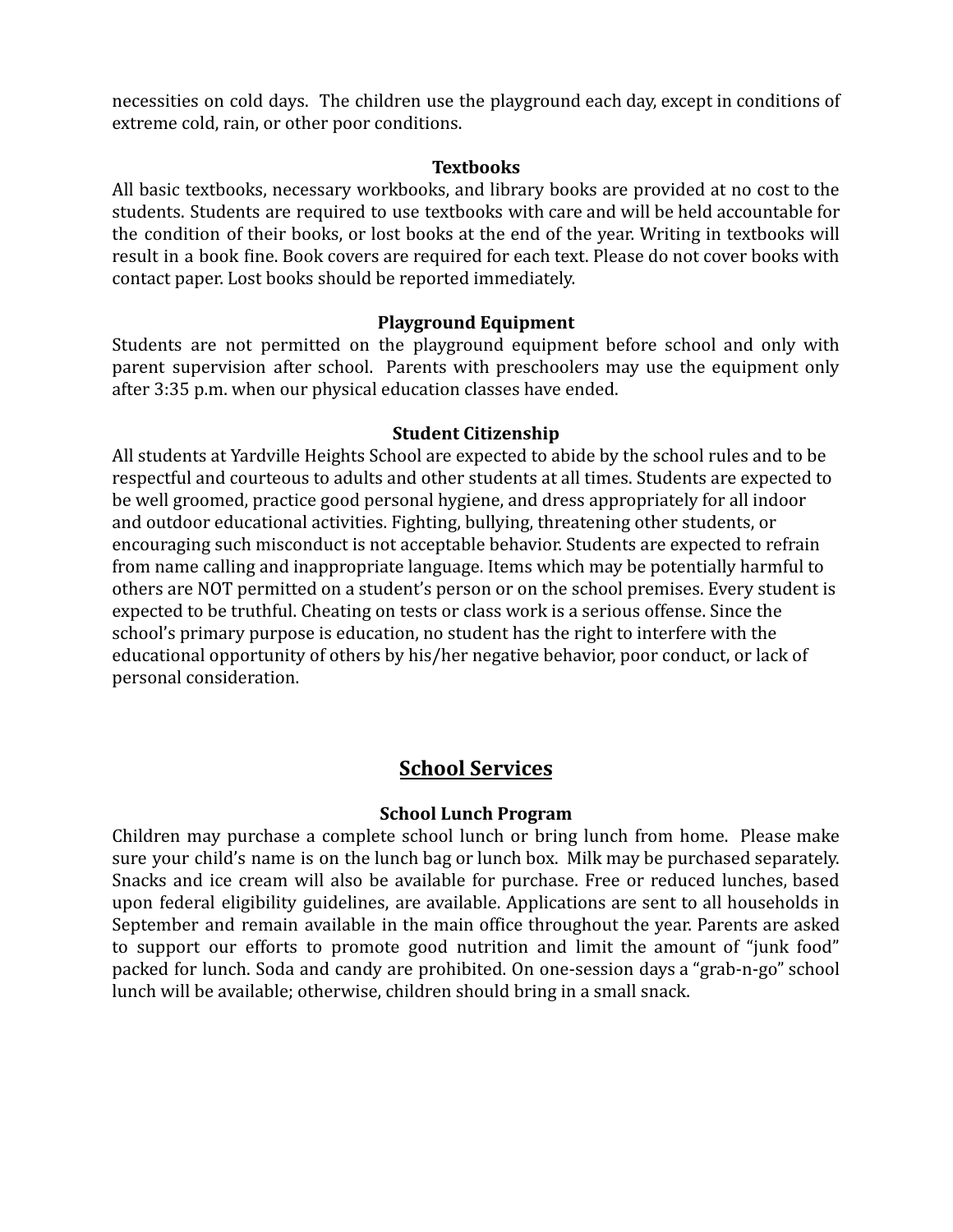#### **School Health Services** School Health Services

The school nurse is a Health Services specialist who assists pupils, families, and staff in The school nurse is a Health Services specialist who assists pupils, families, and staff in attaining and/or maintaining optimum health attitudes. Contact through the health office attaining and/or maintaining optimum health attitudes. Contact through the health office may be related to absences, health assessment, accident, illness, physical examination, may be related to absences, health assessment, accident, illness, physical examination, health education, home instruction, immunizations, and medication. health education, home instruction, immunizations, and medication.

The administration of medication in school is to be avoided whenever possible. No The administration of medication in school is to be avoided whenever possible. No medication shall be administered to pupils except by the school nurse, after all necessary medication shall be administered to pupils except by the school nurse, after all necessary approvals have been secured. "Medications" shall include all medicines prescribed by a approvals have been secured. "Medications" shall include all medicines prescribed by a physician for a particular pupil, including prescription and non-prescription drugs. All physician for a particular pupil, including prescription and non-prescription drugs. All medication is to be sent to the nurse via an adult. Cough drops, lozenges and the like may medication is to be sent to the nurse via an adult. Cough drops, lozenges and the like may be used only with a parent's written request. A form to allow the nurse to administer be used only with a parent's written request. A form to allow the nurse to administer medicine may be obtained by calling the Health Office at 631-4163 (press option #3). medicine may be obtained by calling the Health Office at 631-4163 (press option #3).

### **Intervention and Referral Services (I&RS)** Intervention and Referral Services (I&RS)

The I&RS Team meets monthly to brainstorm strategies for assisting students that are The I&RS Team meets monthly to brainstorm strategies for assisting students that are experiencing academic, social, and/or medical difficulties at school. The team consists of experiencing academic, social, and/or medical difficulties at school. The team consists of the principal, guidance counselor, child study team, classroom teacher and parents. Other the principal, guidance counselor, child study team, classroom teacher and parents. Other teachers and specialists who work with the child may also be asked to participate (basic teachers and specialists who work with the child may also be asked to participate (basic skills, nurse, etc.) The team works together to develop interventions for the classroom and skills, nurse, etc.) The team works together to develop interventions for the classroom and seeks to collect data to determine what a student will need to be successful in school. This seeks to collect data to determine what a student will need to be successful in school. This is a collaborative approach which is solutions-focused. Parents who are interested in is a collaborative approach which is solutions-focused. Parents who are interested in additional information regarding I&RS should contact the principal, James Sterenczak. additional information regarding I&RS should contact the principal, James Sterenczak.

## **SPECIAL SCHOOL ACTIVITIES** SPECIAL SCHOOL ACTIVITIES

#### **BIRTHDAY CELEBRATIONS** BIRTHDAY CELEBRATIONS

Children may celebrate birthdays with non-food treats. Please reach out to your child's teacher if Children may celebrate birthdays with non-food treats. Please reach out to your child's teacher if you wish to plan something such as extra recess, crazy hat day, etc. Children's birthdays will be you wish to plan something such as extra recess, crazy hat day, etc. Children's birthdays will be announced over the intercom. announced over the intercom.

#### **CLASSROOM PARTIES** CLASSROOM PARTIES

Students have TWO classroom parties throughout the school year: Halloween and End-of-Year. Students have TWO classroom parties throughout the school year: Halloween and End-of-year. Classroom teachers with the help of dedicated room parents, typically coordinate and plan for the Classroom teachers with the help of dedicated room parents, typically coordinate and plan for the parties. All foods for these parties must come from a list that has been determined to be safe by the parties. All foods for these parties must come from a list that has been determined to be safe by the school nurse. All food that is served must be from the list and coordinated through the nurse's school nurse. All food that is served must be from the list and coordinated through the nurse's office. office.

#### **SCHOOL PRIDE AND SPIRIT** SCHOOL PRIDE AND SPIRIT

Yardville Heights students eagerly participate in School Pride and Spirit days throughout the school Yardville Heights students eagerly participate in School Pride and Spirit days throughout the school year. These special days are scheduled generally on Fridays and other days throughout each month. year. These special days are scheduled generally on Fridays and other days throughout each month. Refer to the Yardville Heights Calendar of Events for these dates. Our school colors are black and Refer to the Yardville Heights Calendar of Events for these dates. Our school colors are black and gold. Wear them with pride! gold. Wear them with pride!